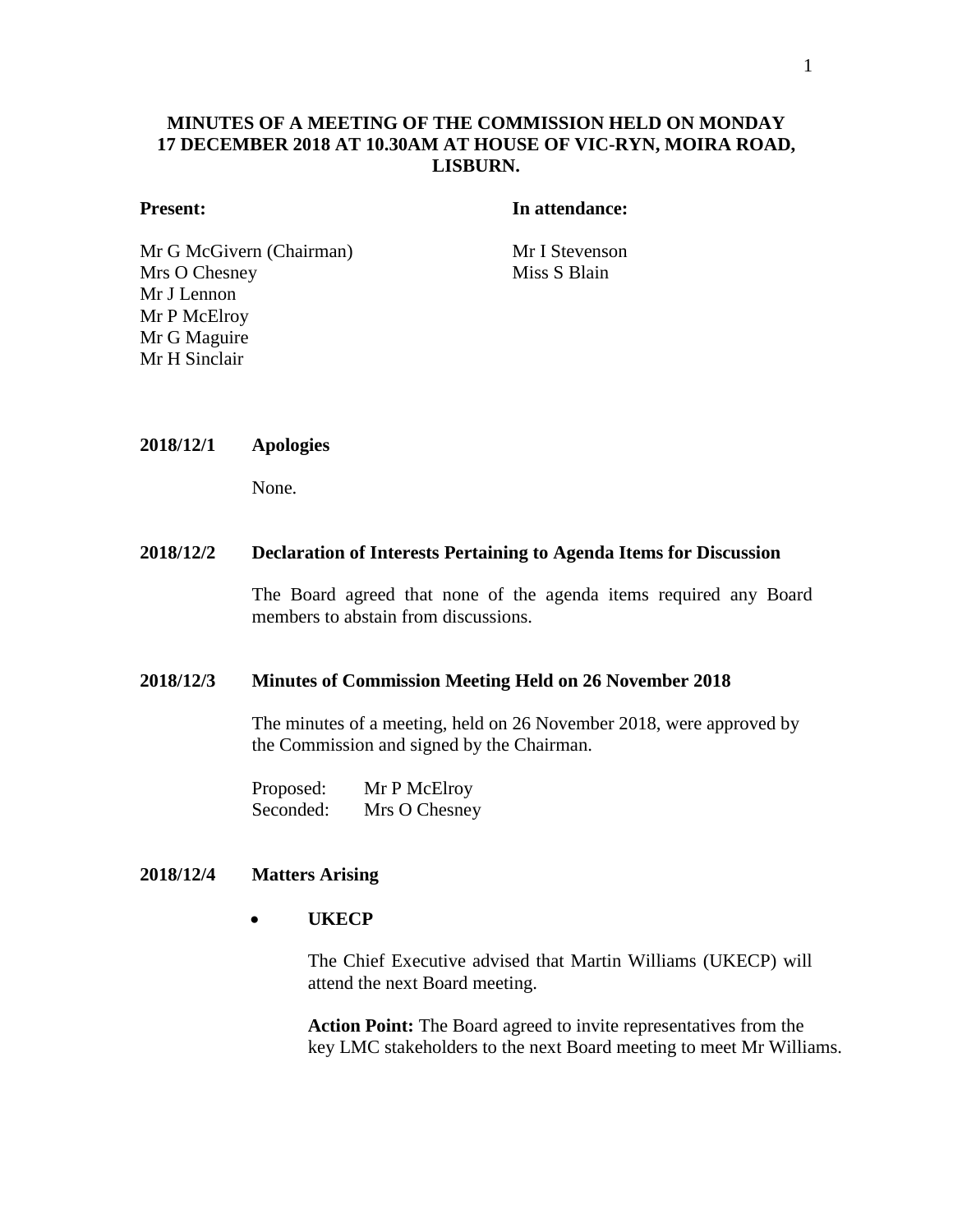## **Office Accommodation Lease**

The Chief Executive reported that the LMC business case for lease of temporary office accommodation until the end of August 2021 had been approved by DoF.

## *Withheld – commercially sensitive*

## **Oxford Farming Conference**

**Action Point:** The Chairman and Chief Executive will attend the Oxford Farming Conference in January 2019.

#### **Extension of Board Members Terms of Office**

Mrs Chesney, Mr Lennon and Mr Sinclair had all received letters from DAERA advising that paperwork for 6 month extensions to their terms in office was being prepared.

## **2018/12/5 Chairman's Report**

The Chairman had not attended any formal meetings / events since the last Board Meeting.

The Chairman thanked the Board members for their support during the year. The Board has actively been engaged in raising the profile of LMC at high profile events.

Governance and assurance are unseen parts of the Board's responsibilities and the Chairman was pleased to record that both internal and external audit reports for 2017/18 had given positive opinions. The valuable contribution made by the staff to the effective running of LMC was acknowledged by all Board members.

#### **2018/12/6 Chief Executive's Report**

- *Withheld – commercially sensitive*
- **Current Insurance Business Case**

The Chief Executive advised that a business case had been submitted to DAERA for renewal of current insurance covers. The tender had also been issued simultaneously to insurance brokers; the awarding of any tender was subject to DAERA business case approval.